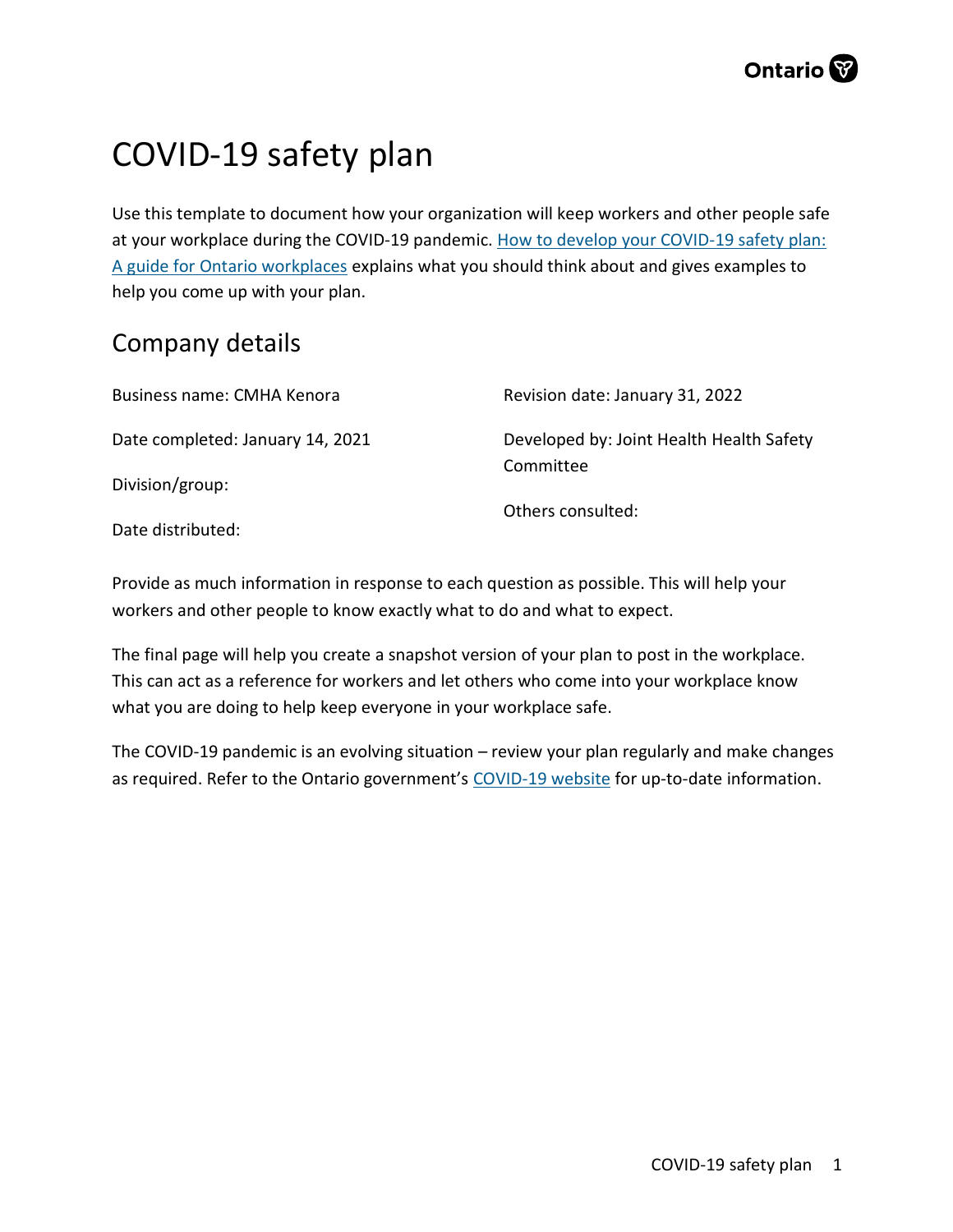

# 1. How will you ensure all workers know how and are able to keep themselves safe from exposure to COVID-19?

Consider: What guidance will you need to provide? How will you share information? Do you need new or more frequent types of communication? Where will you update yourself on new COVID-19 guidance?

Example: Ensure our procedures are up to date by a daily review of Ministry of Health guidance.

- All documents saved on Agency Share in the COVID-19 folder
- All communication and directives distributed by email to employees
- All required signage posted in common areas and throughout all agency locations
- Virtual staff/team meetings and training sessions
- Limits on occupancy of each room/common area
	- o Kenora Supportive Housing & Safe Bed Program Changes June 2, 2020
	- o Changes to Main Office May 14, 2020
- Staff supplied with PPE:
	- o Mandatory Mask Directive August 17, 2020
	- o Process of When to Use Personal Protective Equipment (PPE) April 20, 2020
- Infection control demonstrations on PPE usage with the Infection Control Nurse
	- o Personal Protective Equipment (PPE) Training May 12, 2020
	- o Infection Control Presentation June 2, 2020
	- o Videos & Information on Proper Use of Personal Protective Equipment April 20, 2020
- Chief Executive Officer reviews Ministry Guidelines with Crisis Team and delegates tasks as required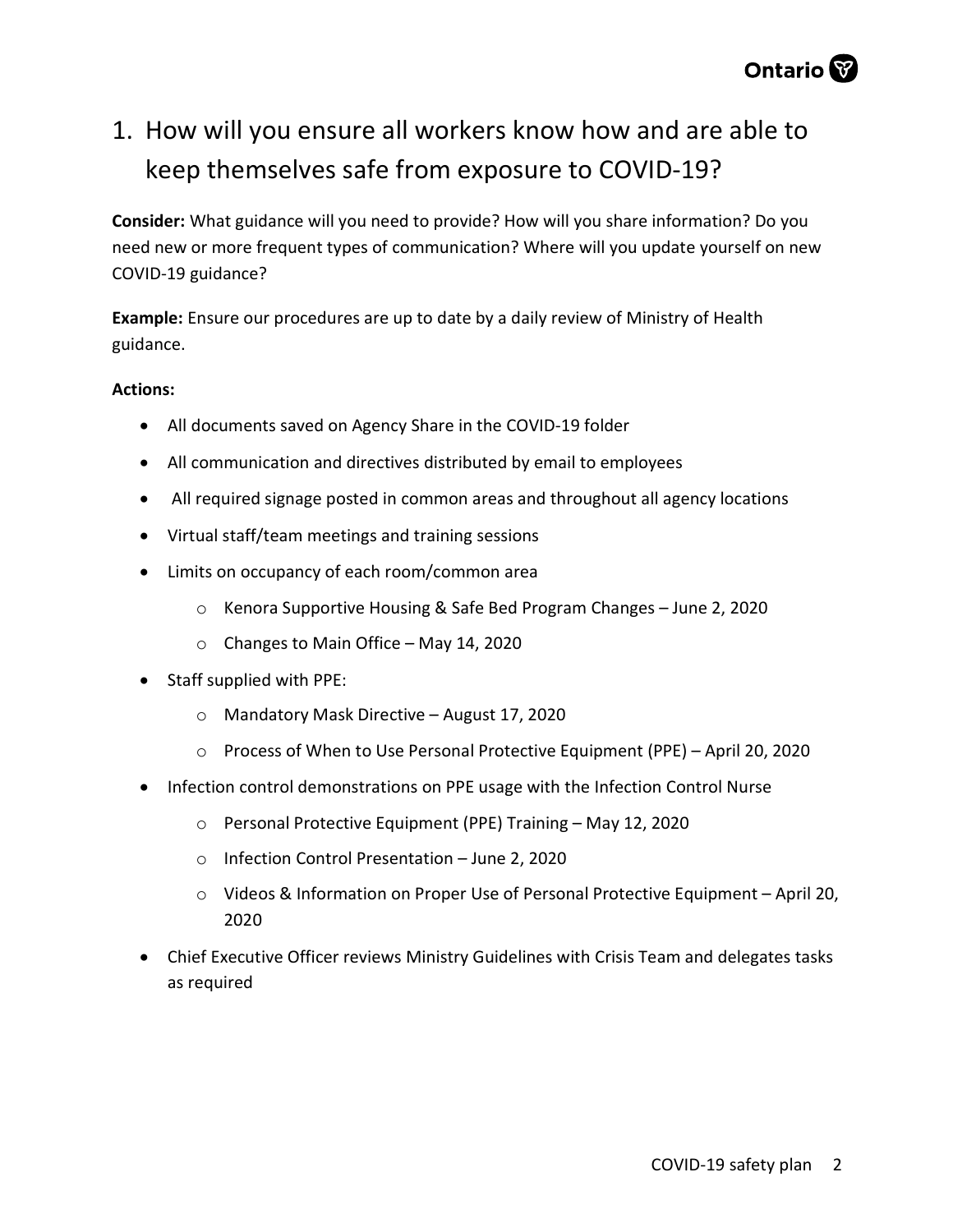### 2. How will you screen for COVID-19?

Consider: How you will stay current about what symptoms to look for? Will you use a screening checklist? Who will do the screening? Who needs to be screened and how often?

Example: To find out if workers are well when they come to work, we will ask each worker basic questions about their physical health and symptoms using the provincial list of COVID-19 symptoms.

- Employees complete screening using Survey Monkey prior to coming into work. Screenings are reviewed by the Crisis Team at weekly meetings. The Survey Monkey link is saved in the COVID-19 folder in agency share.
	- o Staff Screening & Testing June 1, 2020
- Decision Tree CMHA Kenora Procedure when staff report exposure or symptoms of COVID-19 created by the Exertive Director and saved in the COVID-19 folder in agency share. This was also distributed by email to all employees.
- COVID-19 Reference Document for Symptoms provided by the Ministry is saved in COVID-19 folder in agency share and all staff receive copies to post in their workplace.
- Clients and visitors are screened using the Ontario Screening Tool prior to leaving the waiting area and passing the barrier at the Main Office and before entering Kenora Supportive Housing, Safe Bed and the Kenora Emergency Shelter.
	- o Kenora Supportive Housing & Safe Bed Program April 20, 2020
- Counsellor's screen essential in person clients 24 hours before their appointment by phone and then again once coming into the office if they are high risk.
	- o Counselling & Treatment Team Face to Face Sessions June 25, 2020
- All employees, visitors and clients are required to sign the CMHA tracking form. This requires name, signature, date, time in, time out and phone number of each individual.
	- o Kenora Supportive Housing & Safe Bed Program April 20, 2020
	- o Kenora Emergency Shelter upon start of operations August 1, 2020
- All required signage posted at all entrances of each CMHA location.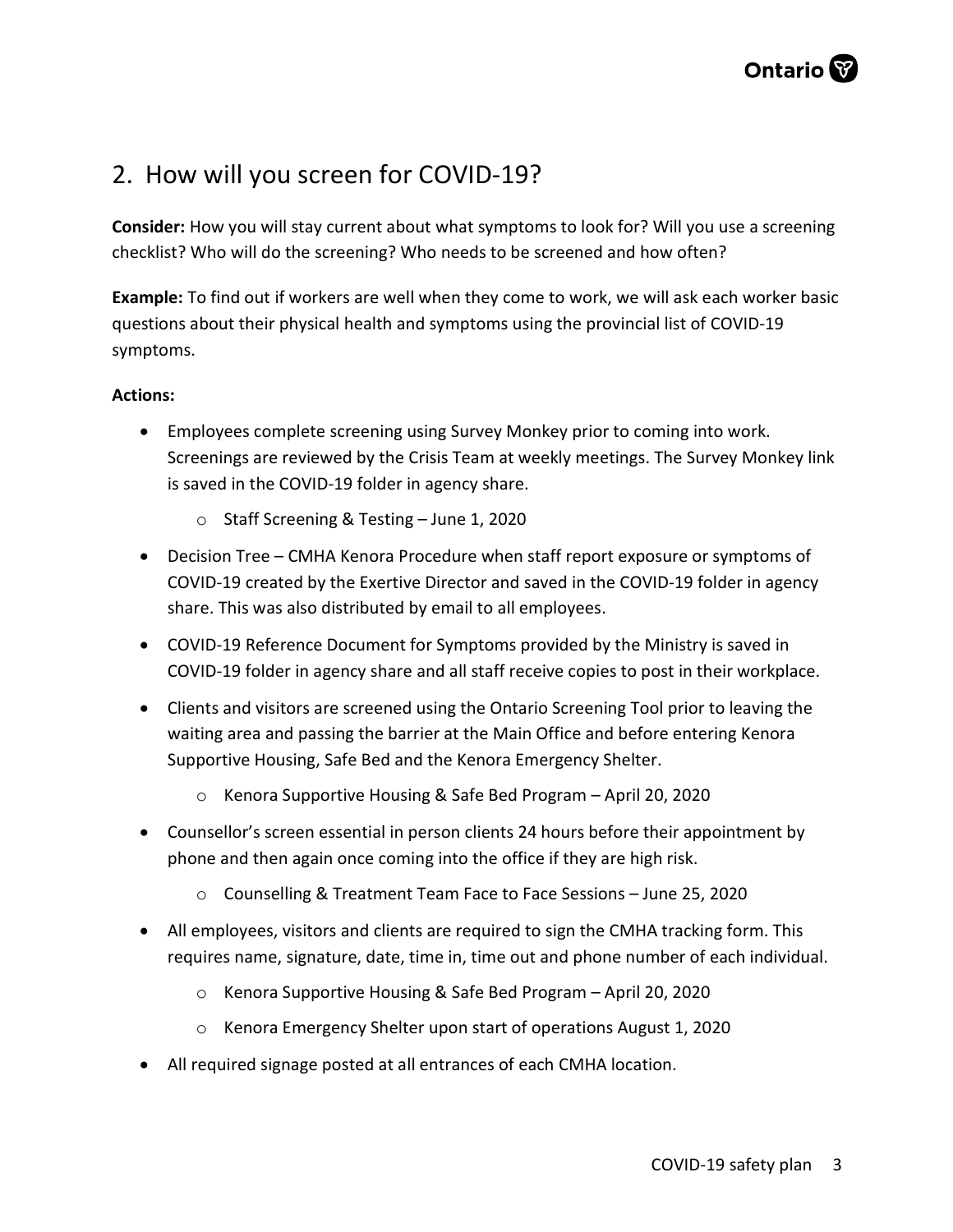

- Before clients are admitted to the Kenora Supportive Housing program, they are required to have a negative COVID test.
- When clients are admitted to the Safe Bed program, they are put in isolation until a negative COVID test is received.
- If clients are exhibiting COVID-19 syptoms at the Kenora Emergency Shelter, they are referred to the Isolation centre. Transporation is provided by the Isolation Centre.
- If clients at the Kenora Emergency Shelter fail the Ontario COVID-19 screener, but are asymptomatic, they are given access to a private room and washroom located on site and required to isolate.

# 3. How will you control the risk of transmission in your workplace?

Include how you will maximize distance and separation, reduce transmission from surfaces and objects, and support good hand and respiratory hygiene.

Consider: What engineering and administrative controls will you use? What changes will you make? Who needs to be in the workplace? How will you gather worker ideas about different ways of working?

Example: We have a new policy that limits time in the kitchen to 10 minutes, we have created a new outdoor break area in our parking lot and have changed how we schedule shifts and breaks.

- Joint Health and Safety Committee completed the Conducting effective workplace Inspections form.
- Barriers were purchased for all common areas at all CMHA locations as well as for all offices/staff areas. Barrier's put up at entrance at main office to screen all visitors and clients prior to entering the office.
- All occupancy limit signs posted in common areas.
- All employees are required to wear masks when not able to physically distance from others and in common areas. Employees are required to wear surgical masks while at work which are supplied by CMHAK.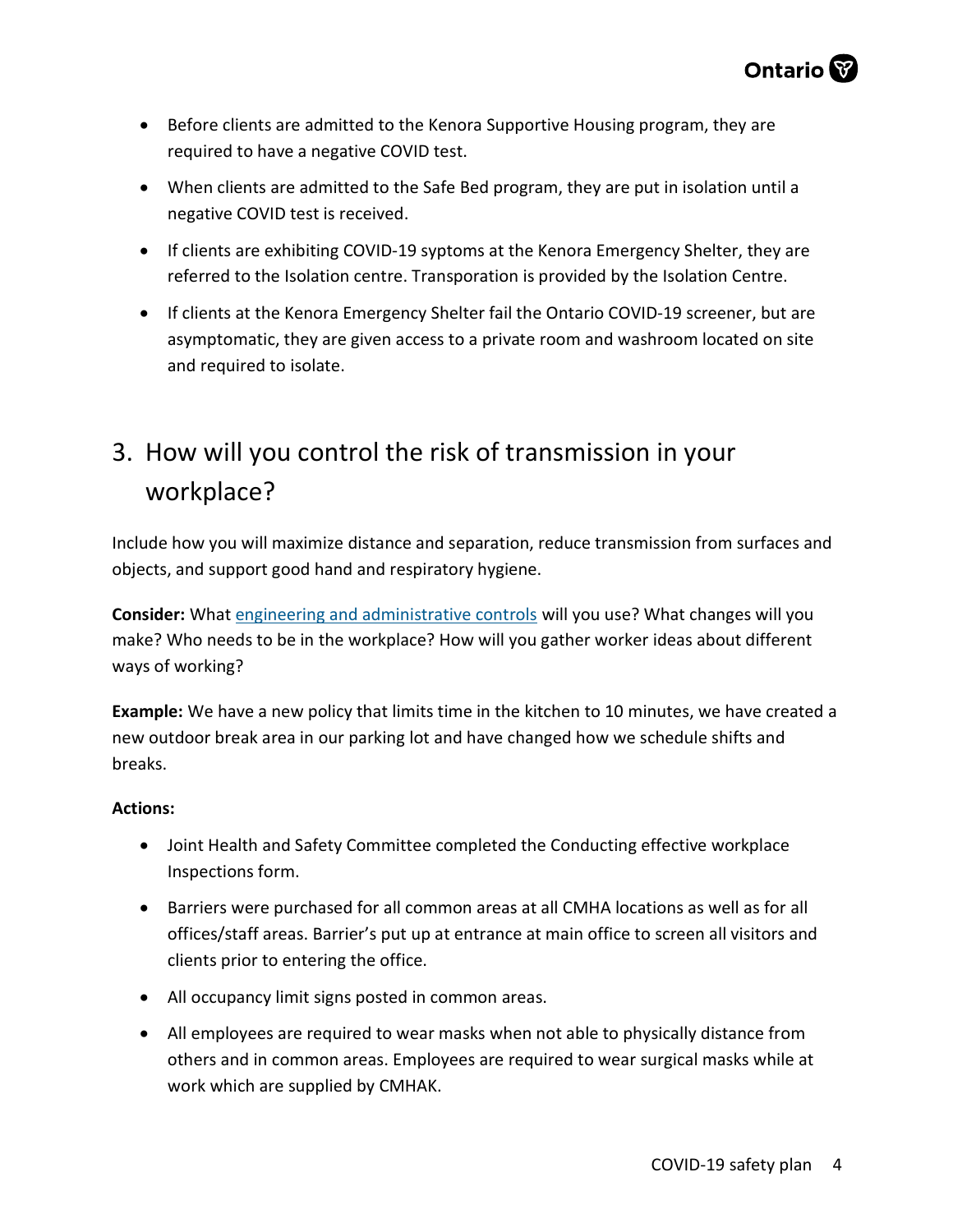- Ventilation of the building is controlled by the Landlord. Filters are changed on a regular basis. The HVAC rooftop units have vents to bring in fresh air.
- Staff disinfect their locations on a daily basis which is tracked using the Daily Disinfecting Checklist.
	- o Daily Disinfecting Checklists June 25, 2020
	- o Disinfection Updates June 1, 2020
- Proper signage is posted in all common areas and entrances to remind individuals to sanitize/wash their hands. CMHA provides all employees with hand sanitizer and hand hygiene training.
- Signage posted around all locations on how to properly sneeze into your elbow.
- PPE is supplied by CMHA and usage is enforced by the Joint Health and Safety Committee. The agency PPE stock is tracked on a weekly basis and kept up to date by the Executive Assistant.
	- $\circ$  Supplies and Equipment April 1, 2020
- Staff are provided with masks, gloves, gowns, goggles, face shields when necessary. The Infection Control Nurse has provided PPE training to all employees. A "How to put on and take off" guide was provided to all staff.
- Visitors and clients are able to use cloth masks while at CMHA. There is signage posted regarding proper use and disposal of cloth masks in all common areas.
- All Agency vehicles are equipped with sanitizing wipes and PPE kits.
	- o Agency Vehicle & Disinfection Protocol July 30, 2020
- Increased cleaning in the following areas bathrooms, common areas, door handles.
- To reduce transmission when flushing toilets, signage posted in washrooms to close toilet lids before flushing.
- Accommodation is reviewed by the Chief Executive Officer and Team Leads when required or requested by employees.
- Internal programming was established for ACTT, Kenora Supportive Housing and Safe Bed to assist with external program closures and limit exposure to COVID-19.
	- o Program at Kenora Supportive Housing Program May 14, 2020
	- $\circ$  COVID-19 Changes May 14, 2020
- New admission process was created for Safe Bed and Kenora Supportive Housing.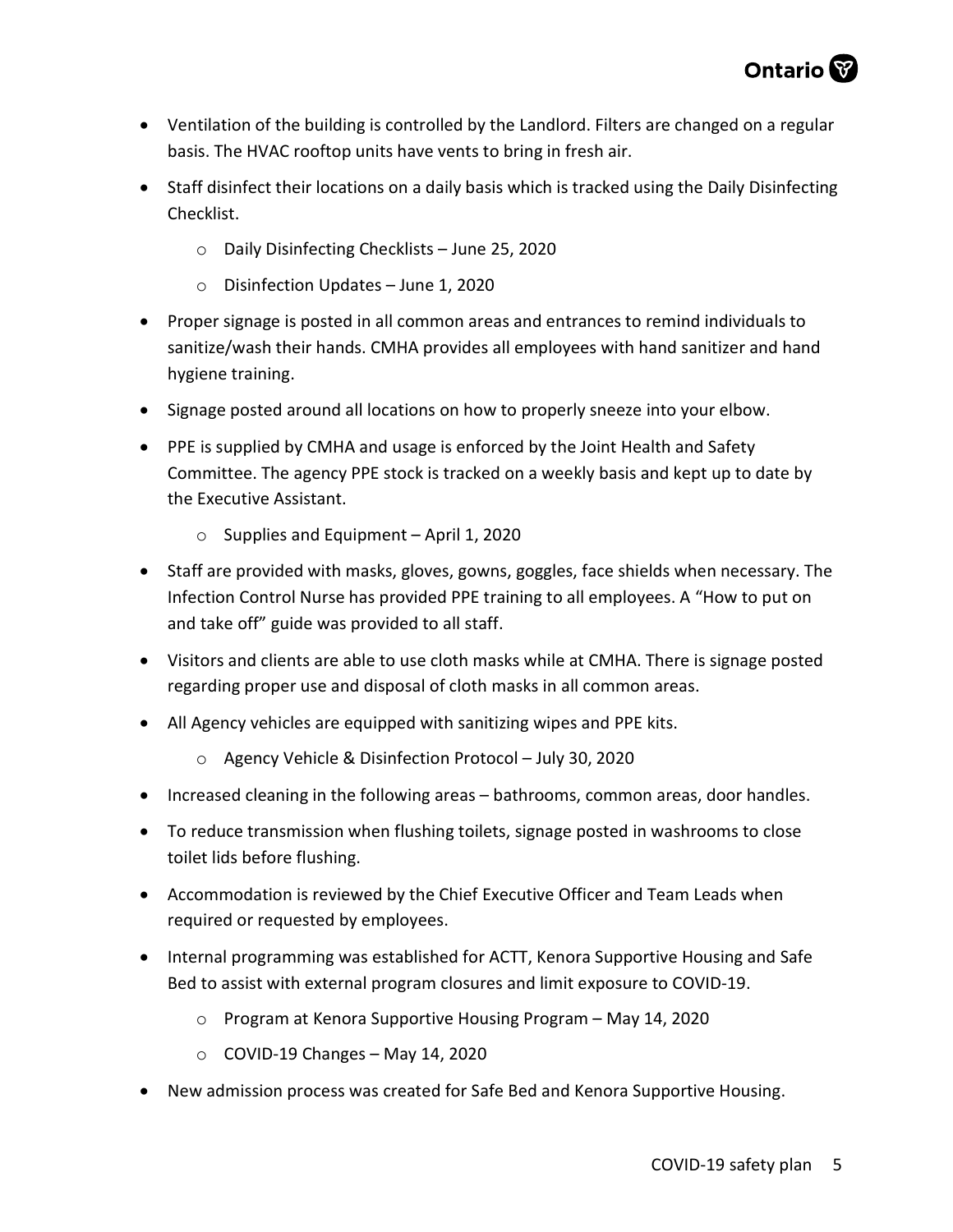- o Safe Bed Program Intake Changes May 14, 2020
- o Safe Bed Program and Kenora Supportive Housing Program June 9, 2020
- o Safe Bed Program and Kenora Supportive Housing Program Admissions June 17, 2020
- o Safe Bed Program June 25, 2020
- o Safe Bed Program Admission & Isolation Process December 28, 2021
- Staff who did not have thermometers were provided with one by the Agency.
	- $\circ$  Thermometers May 20, 2020
- As of February 19, 2021, CMHA is continuing the process of vaccinating front-line workers and providing education to staff and clients.
- December 1, 2021 the new COVID-19 Vaccination Policy is in effect for all staff, clients and third party contractors.
	- o Rapid Antigen Testing Follow-Up Process December 2, 2021
- Front door at Main Office is locked during business hours as there was an increase in individuals congregating in the lobby without proper social distancing and PPE protocols in place.
	- o Front Door at Main Office January 19, 2022

# 4. What will you do if there is a potential case, or suspected exposure to, COVID-19 at your workplace?

Consider: What is the contact information for your local public health unit? What are your isolation procedures? How will you gather workplace contact information for public health contact tracing?

Example: We have designated a safe isolation area in the workplace and created a checklist with the procedures of what to do if some gets sick at work, including key contact numbers.

#### Actions:

Appointed isolation room designated at all locations.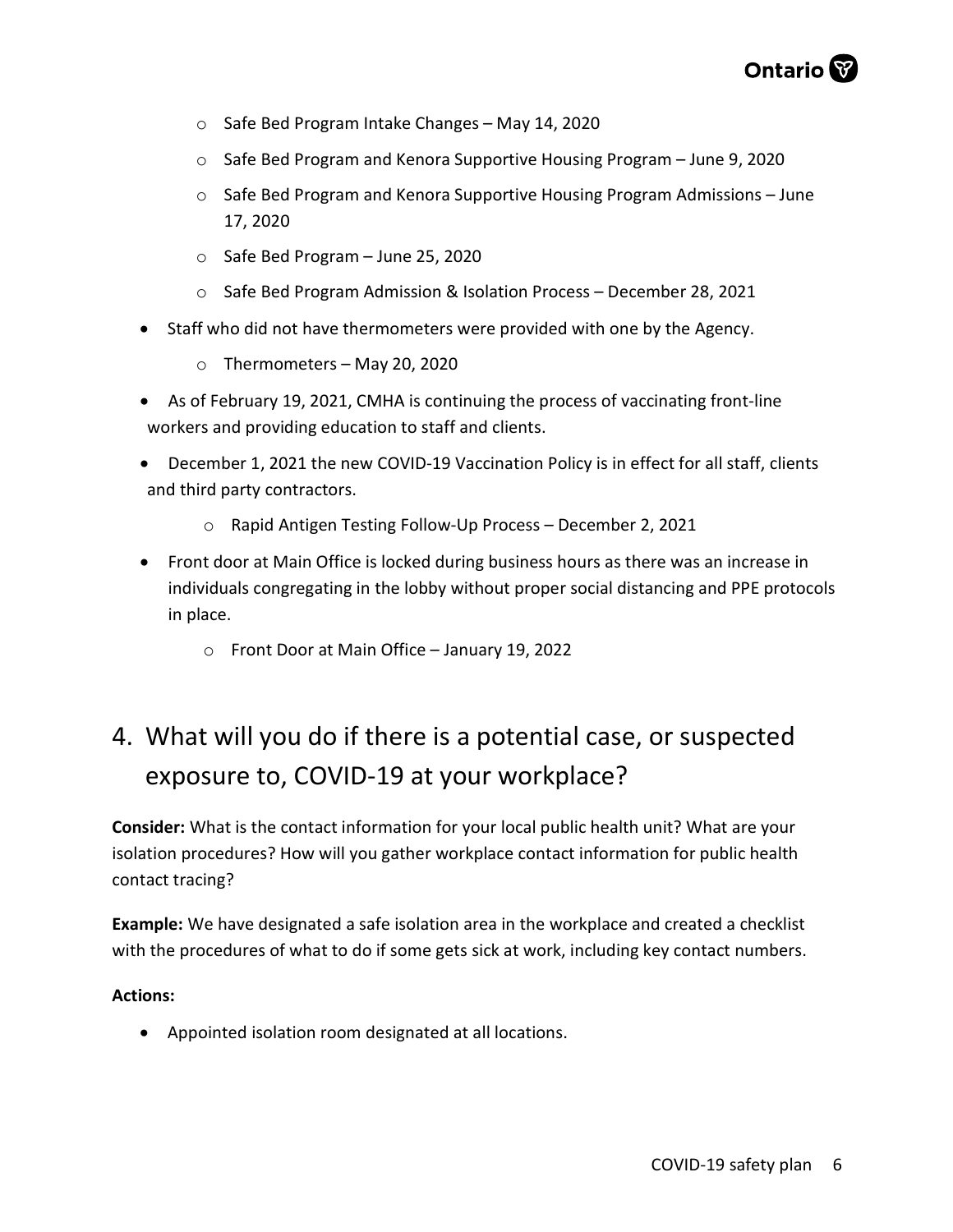- Decision Tree CMHA Kenora Procedure when staff report exposure or symptoms of COVID-19 created by the Exertive Director and saved in the COVID-19 folder in agency share. This was also distributed by email to all employees.
- Created a Process of When to Use Personal Protective Equipment.
	- o Process of When to Use Personal Protective Equipment (PPE) April 20, 2020
	- o Personal Protective Equipment (PPE) Use May 14, 2020
- Contact tracing sheets uploaded in Agency Share.
- Northwestern Health Unit Hot-line for follow up and guidance.

## 5. How will you manage any new risks caused by changes to the way you operate your business?

Consider: With workers, review existing critical risks and whether work practice changes will affect your current risk management strategy. Are any new risks introduced due to changes in worker numbers or work practices? What new risk controls are required?

Example: We will establish regular check-ins with workers about how they're coping with the change to shift work.

- Regular check-ins with Team Leads and their teams at the weekly Crisis Meetings
- New training offered to employees through webinars provided by the Chief Executive Officer.
- WHIMIS training provided to all employees. This is saved on the agency share.
- Training of employees between programs for if/when redeployment is required or if there are staff shortages.
	- o Redeployment of RN and RPN June 25, 2020
	- o Redeployment & Change of Duties June 30, 2020
- All available resources provided to staff to maintain their well-being booklet provided at Christmas, emails sent and webinars, Manulife Resilience training and benefit booklet.